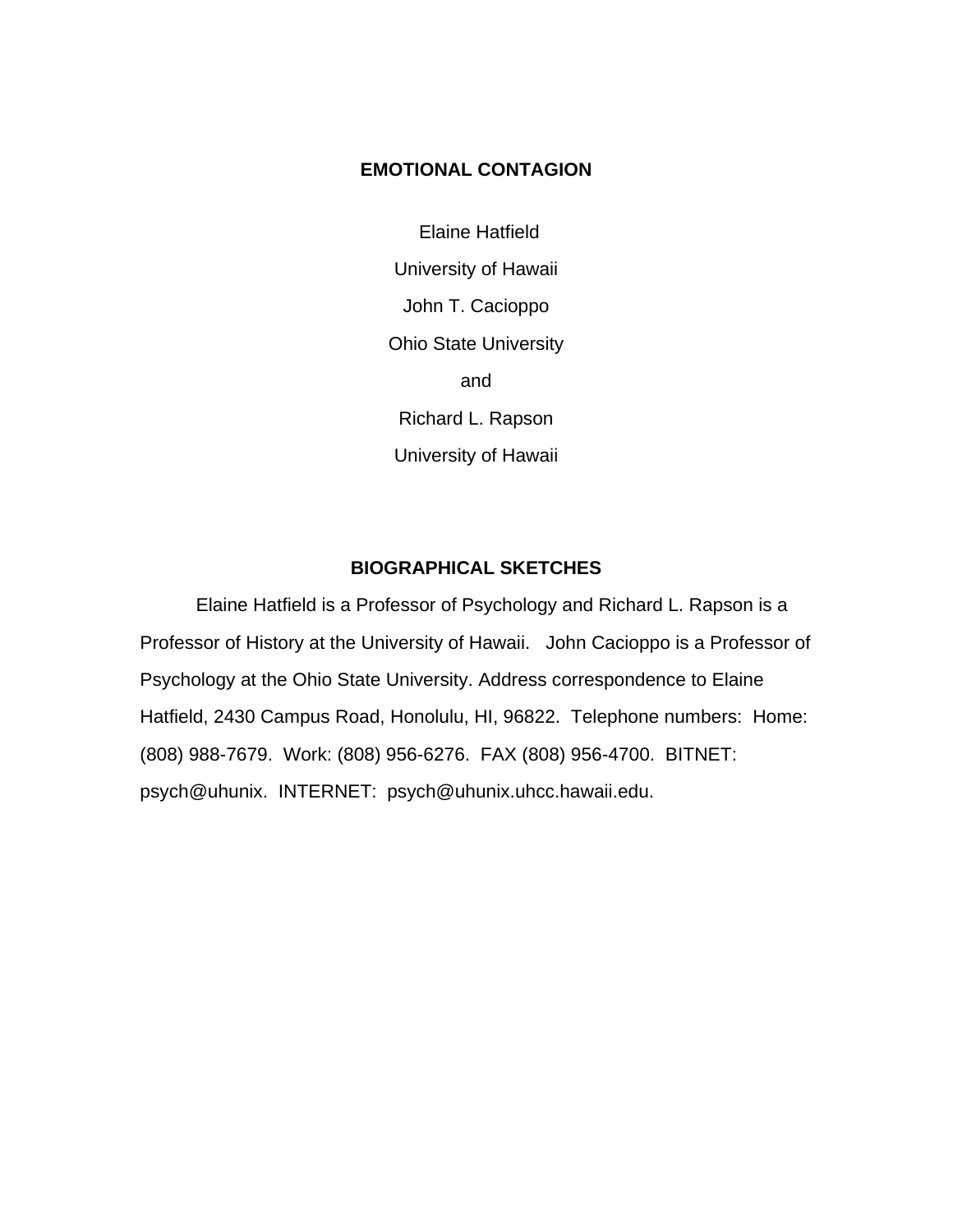Hatfield, E., Cacioppo, J. L. & Rapson, R. L. (1993). Emotional contagion. *Current Directions in Psychological Sciences, 2,* 96-99.

### **EMOTIONAL CONTAGION**

Emotions have ubiquitous effects in human affairs. Vivian Gornick (1987),

in Fierce Attachments, recounts a typical exchange with her mother. Gornick

always begins these encounters with high hopes. "Somehow," in spite of her

best intentions, their conversations always spiral downward:

Today is promising, tremendously promising. . . .

 I go to meet my mother. I'm flying. Flying! I want to give her some of this shiningness bursting in me, siphon into her my immense happiness at being alive. Just because she is my oldest intimate and at this moment I love everybody, even her.

"Oh, Ma! What a day I've had," I say.

 "Tell me," she says. "Do you have the rent this month?" "Ma, listen . . ." I say.

 "That review you wrote for the Times," she says. "It's for sure they'll pay you?"

"Ma, stop it. Let me tell you what I've been feeling," I say.

 "Why aren't you wearing something warmer?" she cries. "It's nearly winter."

 The space inside begins to shimmer. The walls collapse inward. I feel breathless. Swallow slowly, I say to myself, slowly. To my mother I say, "You do know how to say the right thing at the right time. It's remarkable, this gift of yours. It quite takes my breath away."

 But she doesn't get it. She doesn't know I'm being ironic. Nor does she know she's wiping me out. She doesn't know I take her anxiety personally, feel annihilated by her depression. How can she know this? She doesn't even know I'm there. Were I to tell her that it's death to me, her not knowing I'm there, she would stare at me out of her eyes crowding up with puzzled desolation, this young girl of seventy-seven, and she would cry angrily, "You don't understand! You have never understood!" (pp. 103-104).

Gornick is fiercely attached to her mother; she cannot resist "catching" her

anxiety and depression.

Recently, we have begun to explore this process of emotional contagion.

People seem to be fully aware that conscious assessments can provide a great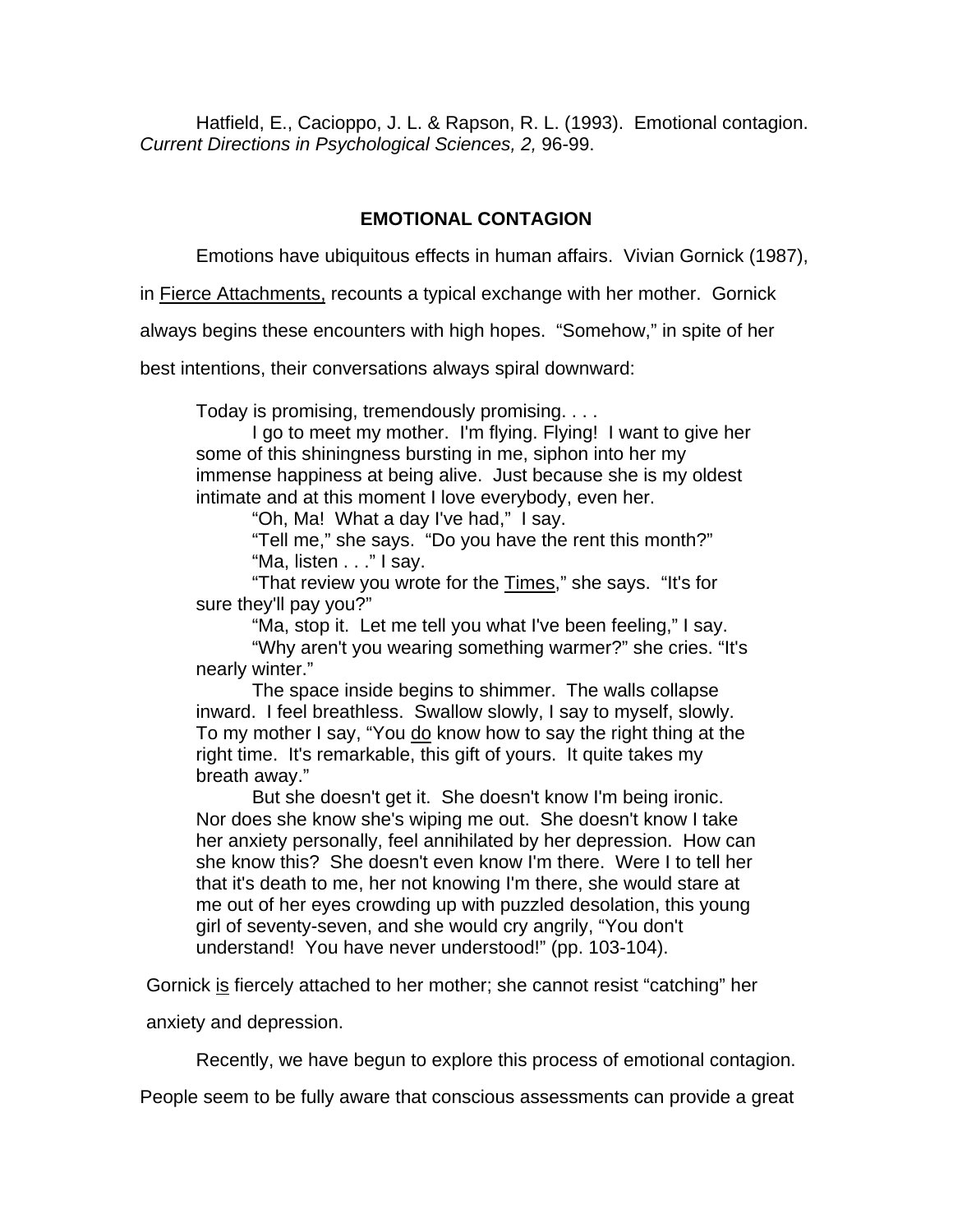deal of information about others. They seem to be less aware that they can gain even more information by focusing-in now and then on their own emotional reactions during those social encounters. As people nonconsciously and automatically mimic their companions' fleeting expressions of emotion, they often come to feel pale reflections of their partners' feelings. By attending to this stream of tiny moment-to-moment reactions, people can and do "feel themselves into" the emotional landscapes inhabited by their partners.

 Let us begin by defining "emotional contagion" and discussing several mechanisms that we believe might account for this phenomenon. [We will provide evidence that people tend: (a) to mimic the facial expressions, vocal expressions, postures, and instrumental behaviors of those around them, and thereby; (b) to "catch" others' emotions as a consequence of such facial, vocal, and postural feedback. We will end by reviewing the evidence from a variety of disciplines that such primitive emotional contagion exists.] Emotional contagion may well be important in personal relationships because it fosters behavioral synchrony and the tracking of the feelings of others moment-to-moment even when individuals are not explicitly attending to this information.

#### **DEFINITIONS**

 Theorists disagree as to what constitutes an emotion family. Most, however, probably would agree that emotional "packages" are comprised of many components--including conscious awareness; facial, vocal, and postural expression; neurophysiological and autonomic nervous system activity; and instrumental behaviors.<sup>1</sup> Since the brain integrates the emotional information it receives; each of the emotional components acts on and is acted upon by the others.

Primitive emotional contagion is defined as: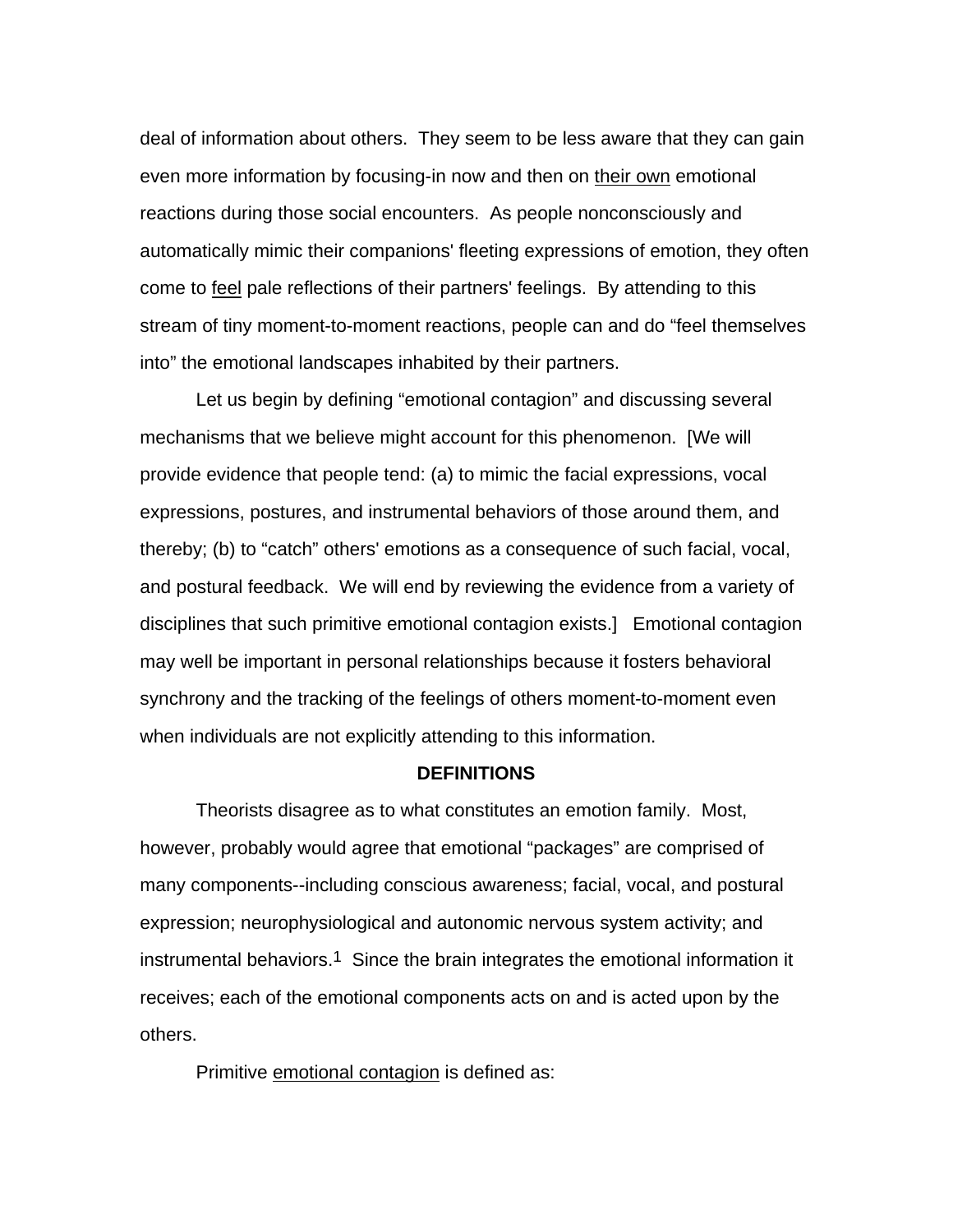The tendency to automatically mimic and synchronize expressions, vocalizations, postures, and movements with those of another person's and, consequently, to converge emotionally (p.153-154).2

 As early as 1759, the economic philosopher Adam Smith observed that as people imagine themselves in another's situation, they display "motor mimicry." Later, Theodor Lipps suggested that conscious empathy is due to the unlearned "motor mimicry" of another person's expressions of affect. Today, however, developmental theorists make clear distinctions between the process in which we are interested--primitive empathy or emotional contagion--and the more cognitive, sophisticated, and "socially beneficial" processes of empathy and sympathy.3

# **POSSIBLE MECHANISMS OF EMOTIONAL CONTAGION**

Theoretically, emotions can be caught in several ways. Early investigators

proposed that conscious reasoning, analysis, and imagination accounted for the

phenomenon. For example, Adam Smith observed:

Though our brother is upon the rack . . . by the imagination we place ourselves in his situation, we conceive ourselves enduring all the same torments, we enter as it were into his body, and become in some measure the same person with him, and thence form some idea of his sensations, and even feel something which, though weaker in degree, is not altogether unlike them (1759/1966, p. 9).

However, some forms of primitive emotional contagion are far more subtle,

automatic, and ubiquitious a process than previous theorists have supposed. $4$ 

Evidence is beginning to accrue, for instance, in support of the following

propositions.

## **Mimicry**

Proposition 1: In conversation, people automatically and continuously mimic and synchronize their movements with the facial expressions, voices, postures, movements, and instrumental behaviors of others.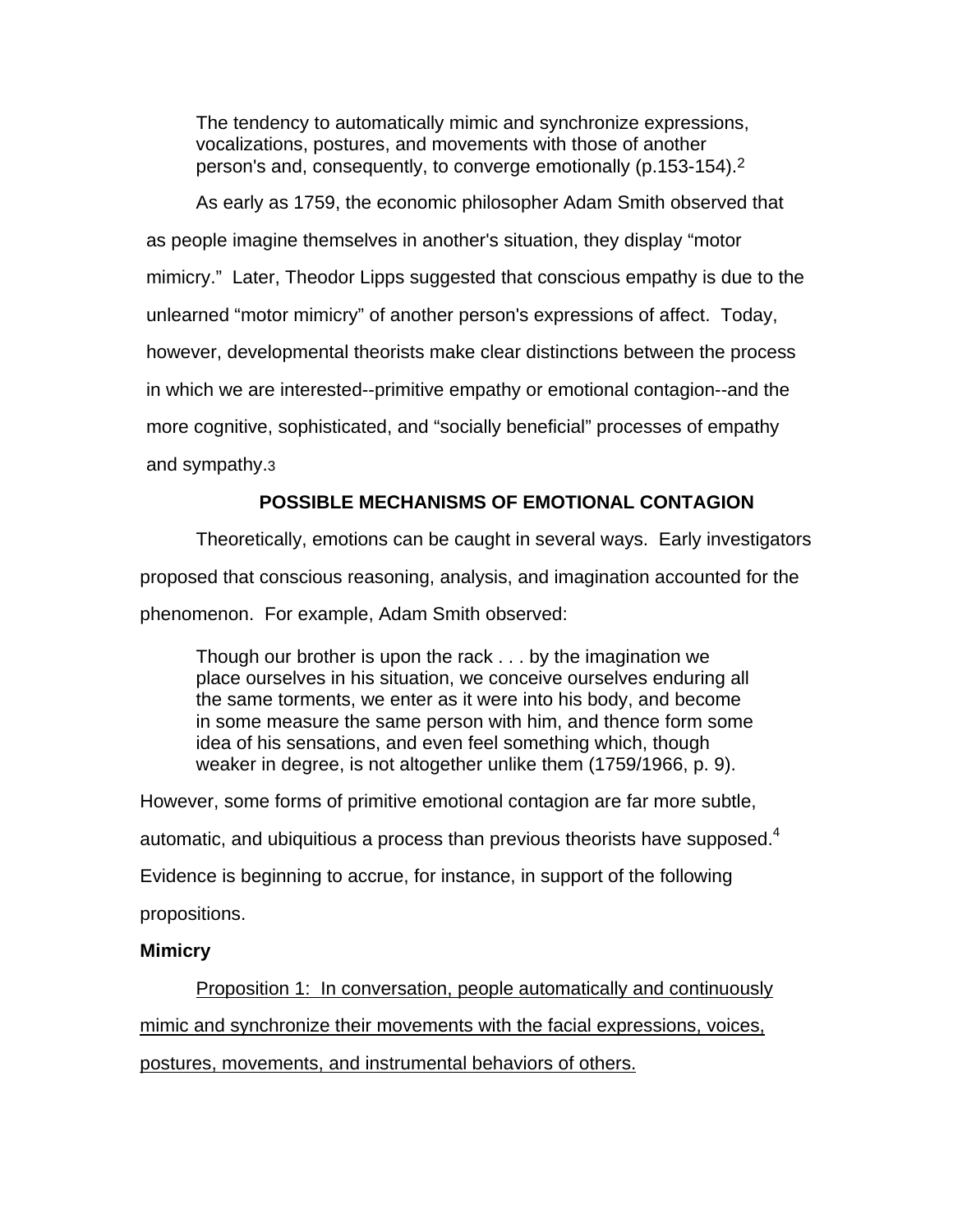Scientists and writers have long observed that people tend to mimic the emotional expressions of others. As Adam Smith observed: "When we see a stroke aimed, and just ready to fall upon the leg or arm of another person, we naturally shrink and draw back on our leg or our own arm" (1759/1966, p. 4). Smith felt that such imitation was "almost a reflex." Since the l700s, researchers have collected considerable evidence that people do tend to imitate others' emotional expressions. Social psychophysiologists, for example, have found that facial mimicry is at times almost instantaneous; people seem to be able to track the most subtle of moment-to-moment changes. Such investigations have found that peoples' emotional experiences and facial expressions (as measured by electromyographic (EMG) procedures), tend to reflect at least rudimentary features of the changes in emotional expression of those they observe. This motor mimicry is often so subtle that it produces no observable changes in facial expression.5 For example, Ulf Dimberg (1982) studied college students at the University of Uppsala, Sweden. He measured subjects' facial EMG activity as they looked at people displaying happy and angry facial expressions. He found that happy and angry faces evoked very different EMG response patterns. Specifically, when subjects observed happy facial expressions, they showed increased muscular activity over the zygomaticus major (cheek) muscle region. When they observed angry facial expressions, they showed increased muscular activity over the corrugator supercilii (brow) muscle region. Research has also shown that subjects sometimes overtly mirror others' facial expressions. Infants begin to mimic facial expressions of emotion shortly after birth and continue to do so throughout their lifetimes. Adults engage in the same sort of mimicry.<sup>4</sup>

 People also mimic and synchronize vocal utterances. Different people prefer different interaction tempos. When partners interact, if things are to go well, their speech cycles must become mutually entrained. There is a good deal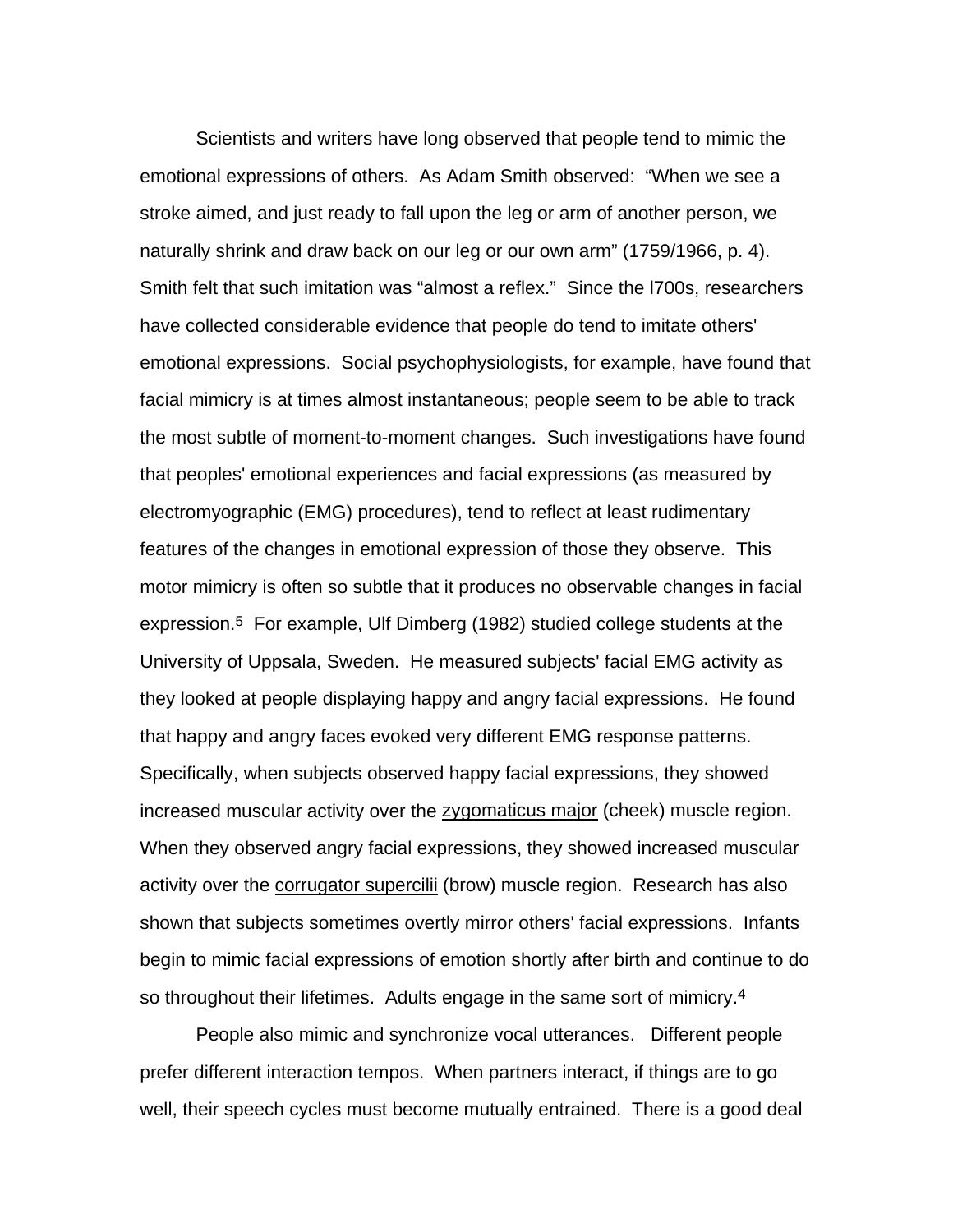of evidence in controlled interview settings supporting interspeaker influence on utterance durations, speech rate, and latencies of response.4 Individuals have also been found to mimic and synchronize their postures and movements with others.6

 We are probably not able consciously to mimic others very effectively: the process is simply too complex and too fast. For example, it took even the lightning fast Muhammed Ali a minimum of l90 milliseconds to detect a light and 40 milliseconds more to throw a punch in response. William Condon and W. D. Ogston (1966), however, found that college students could synchronize their movements within 21 milliseconds (the time of one picture frame). Mark Davis (1985) argues that microsynchrony is mediated by brain structures at multiple levels of the neuraxis and is either "something you've got or something you don't"; there is no way that one can deliberately "do" it." (p. 69). Those who try consciously to mirror others, he speculates, are doomed to look phony.

 Thus, there is considerable evidence that (1) people are capable of mimicking/synchronizing their faces, vocal productions, postures, and movements with startling rapidity, and (2) they are capable of automatically mimicking/synchronizing a startling number of emotional characteristics at a single instant.4

### **Feedback**

Proposition 2: Subjective emotional experience is affected, moment-tomoment by the activation and/or feedback from facial, vocal, postural, and movement mimicry. Theoretically, emotional experience are influenced by: (1) the central nervous system commands that direct such mimicry/synchrony in the first place; (2) the afferent feedback from such facial, verbal, or postural mimicry/synchrony; or (3) conscious self-perception processes, wherein individuals make inferences about their own emotional states on the basis of their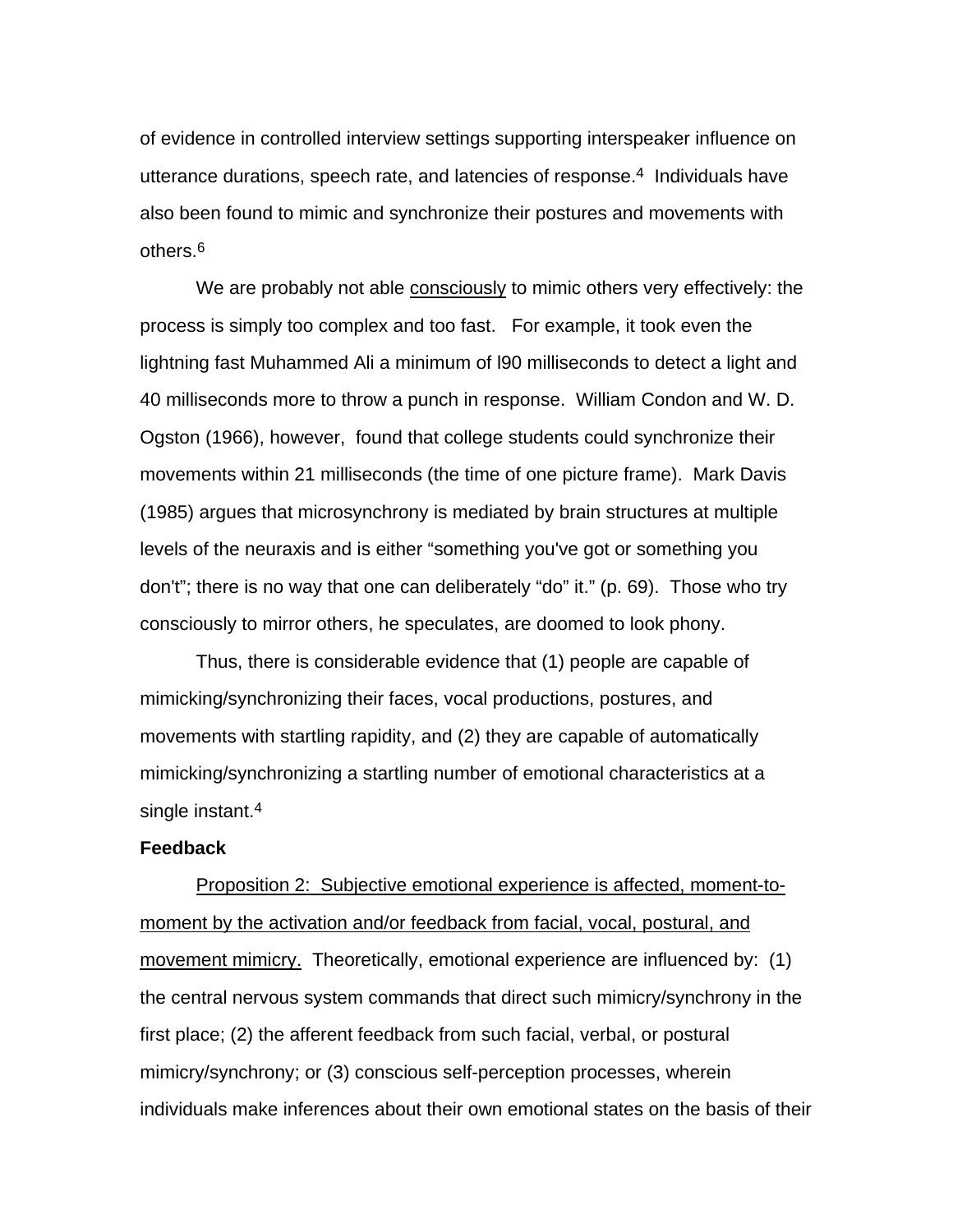own expressive behavior. Given the functional redundancy that exists across levels of the neuraxis, all three processes may operate to insure that emotional experience is shaped by facial, vocal, and postural mimicry/synchrony and expression. Thus, research is needed to determine which of these distinctive processes subserves emotional experience and contagion or, perhaps more likely, under what conditions each underlies emotional experience and emotional contagion.

Darwin<sup>7</sup> argued that emotional experience should be profoundly affected by feedback from the facial muscles:

The free expression by outward signs of an emotion intensifies it. On the other hand, the repression, as far as is possible of all outward signs softens our emotions. He who gives way to violent gestures will increase rage; he who does not control the signs of fear will experience fear in a greater degree; and he who remains passive when overwhelmed with grief loses his best chance of recovering elasticity of mind (p. 365).

Recent reviews of the literature on facial feedback show that emotions are tempered to some extent by facial feedback.<sup>8</sup> What remains unclear are how important such feedback is (is it necessary, sufficient, or merely a small part of emotional experience?) and exactly how the two are linked. Researchers have tested the facial feedback hypothesis-- using three different strategies to induce subjects to adopt emotional facial expressions. Sometimes, they simply ask subjects to exaggerate or to try to hide any emotional reactions they might have. Sometimes, they try to "trick" subjects into adopting various facial expressions. Sometimes, they try to arrange things so subjects will unconsciously mimic the emotional facial expressions of others. In all three types of experiments, the emotional experiences of subjects tend to be affected by the facial expressions they adopt.<sup>4</sup>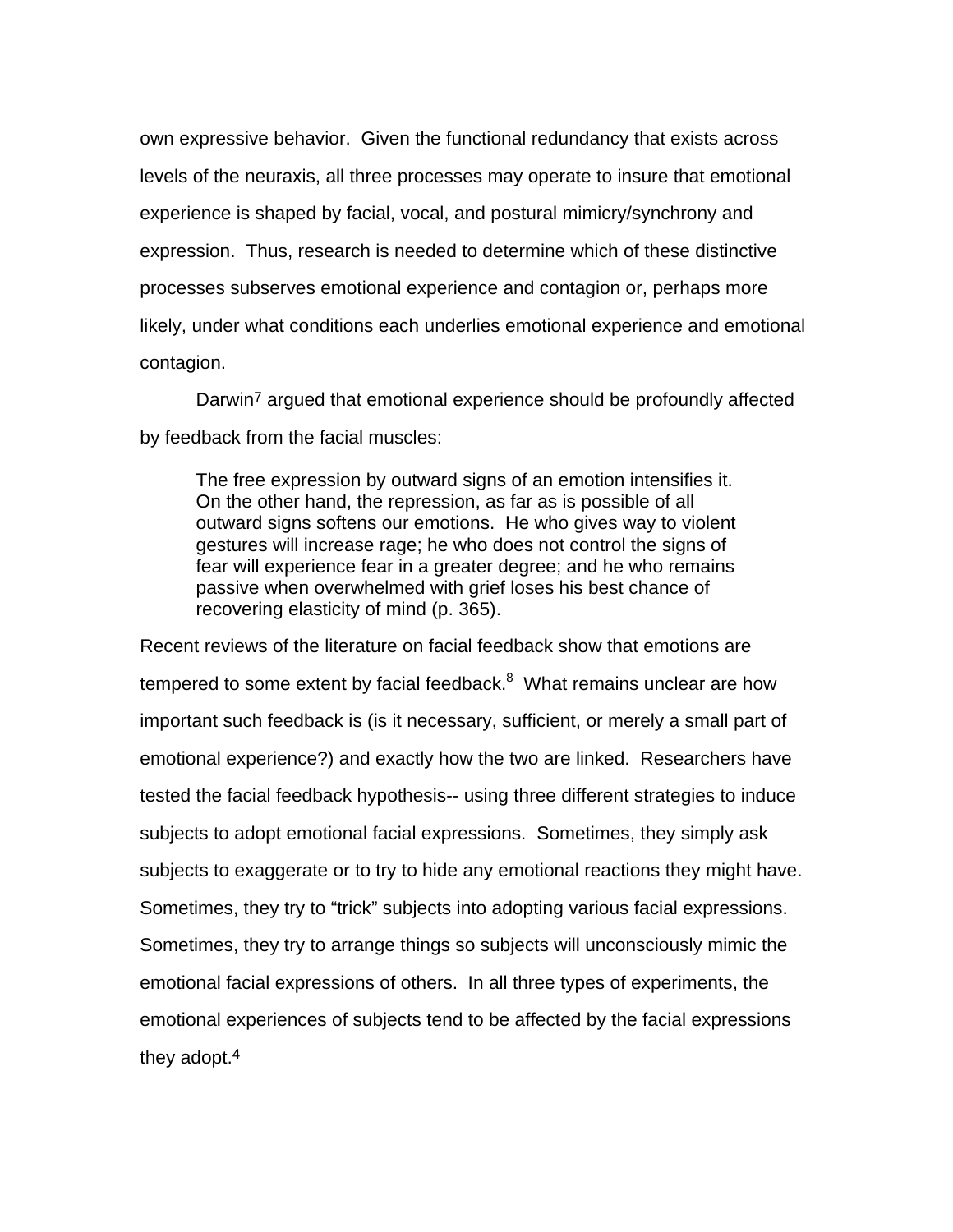For example, in a classic experiment, James Laird<sup>9</sup> told subjects that he was interested in studying the action of facial muscles. The experimental room contained apparatus designed to convince anyone that complicated multichannel recordings were about to be made of facial muscle activity. Silver cup electrodes were attached to the subjects' faces between their eyebrows, at the corners of their mouths, and at the corner of their jaws. These electrodes were connected via an impressive tangle of strings and wires to electronic apparatus (which, in fact, served no function at all.) The experimenter then proceeded surreptitiously to arrange the faces of the subjects into emotional expressions. Laird found that emotional attributions were shaped, in part, by changes in the facial musculature. Subjects in the "frown" condition were less happy and more angry than those in the "smile" condition. The subjects' comments give us some idea of how this process worked. One man said with a kind of puzzlement:

When my jaw was clenched and my brows down, I tried not to be angry but it just fit the position. I'm not in any angry mood but I found my thoughts wandering to things that made me angry, which is sort of silly I guess. I knew I was in an experiment and knew I had no reason to feel that way, but I just lost control (p. 480).

The link between emotion and facial expression can be quite specific.<sup>9</sup> When people produced facial expressions of fear, anger, sadness, or disgust, they were more likely to feel the emotion associated with those specific expressions.

Furthermore, Paul Ekman and his colleagues<sup>10</sup> have argued that both emotional experience and autonomic nervous system activity are affected by facial feedback. They asked people to produce six emotions--surprise, disgust, sadness, anger, fear, and happiness. They were to do this either by reliving times when they had experienced such emotions or by arranging their facial muscles in appropriate poses. The authors found that the act of reliving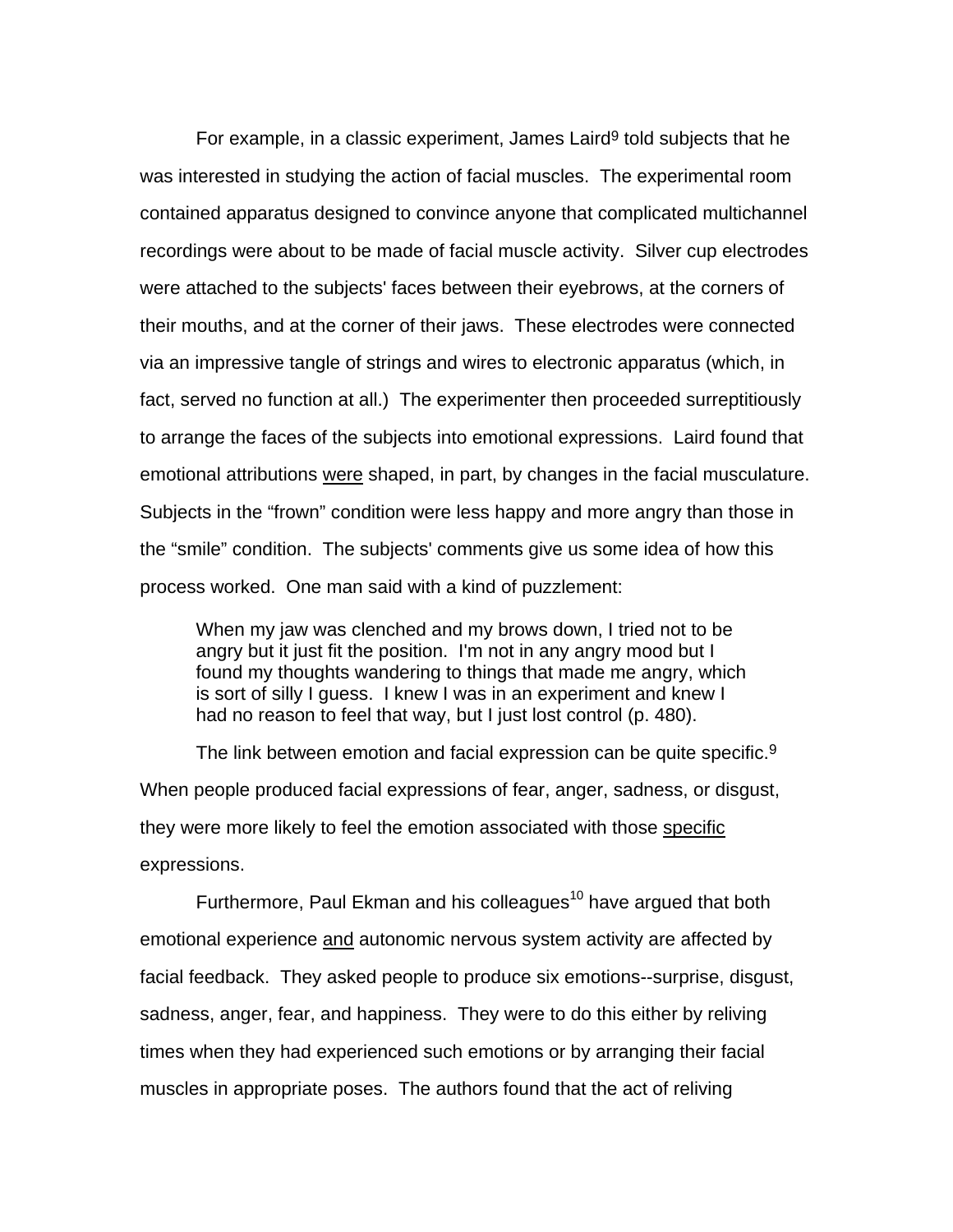emotional experiences or flexing facial muscles into characteristic emotional expressions produced effects on the ANS that would normally accompany such emotions. Thus facial expressions seemed to be capable of generating appropriate ANS arousal.

 Vocal feedback can also influence emotional experience. In one experiment, Elaine Hatfield and her colleagues required subjects to reproduce one of six "randomly generated" sound patterns. Communications researchers have documented that emotions are linked with specific patterns of intonation, voice quality, rhythm, and pausing. (For example, Klaus Scherer (1982) found that when people are happy they produced sounds with small amplitude variation, large pitch variation, fast tempo, a sharp sound envelope and few harmonics). The five tapes were designed to possess the sound characteristics associated with joy, love, anger, fear and sadness. The authors found evidence that the emotions of individuals were affected by feedback from their vocal productions.

 Finally, evidence exists suggesting that emotions are shaped by feedback from posture and movement.<sup>4</sup> Interestingly enough, the theorist of theatre, Konstantin Stanislavski (in Moore, 1960), noticed the connection between posture and performance. He argued:

Emotional memory stores our past experiences; to relive them, actors must execute indispensable, logical physical actions in the given circumstances. There are as many nuances of emotions as there are physical actions (p. 52-53).

Stanislavski proposed we may relive emotions anytime we engage in a variety of small actions that were once associated with these emotions. Whether or not Stanislavski was correct, there exists an array of evidence supporting the contention that subjective emotional experience is affected, moment-to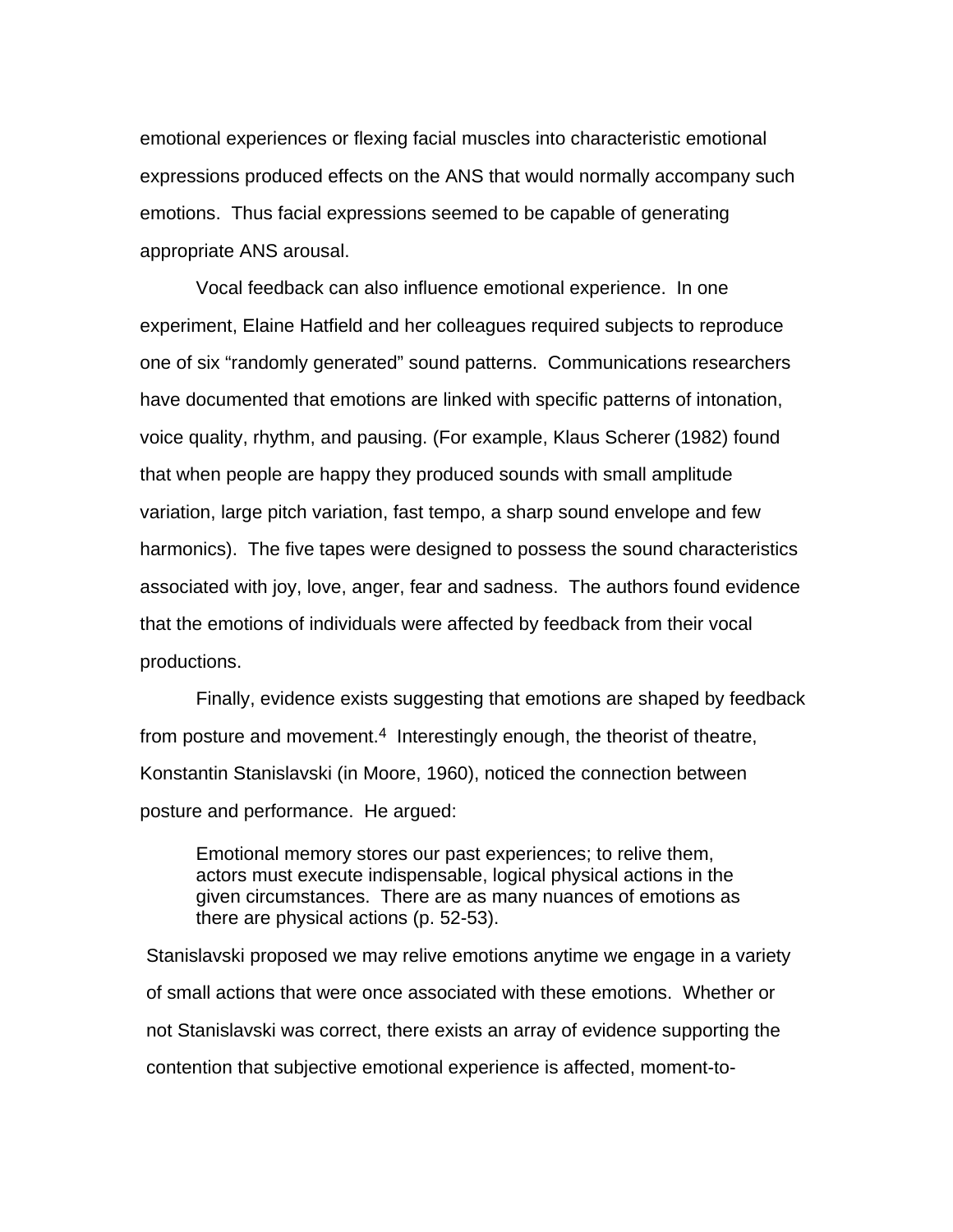moment, by the activation and/or feedback from facial, vocal, postural, and movement mimicry.

#### **Contagion**

Proposition 3: Consequently, people tend, from moment-to-moment, to "catch" others' emotions.

 Finally, there is evidence from animal researchers, developmentalists (interested in emotional contagion, empathy, and sympathy), clinical researchers (exploring transference and countertransference and the impact that anxious, depressed, and angry people have on others), social psychologists and sociologists, and (most recently) historians, which suggest that people do indeed often catch the emotions of others.4

#### **CONCLUSIONS**

In this paper, then, we confront a paradox. People seem to be capable of mimicking others' facial, vocal, and postural expressions with stunning rapidity. As a consequence, they are able to feel themselves into those other emotional lives to a surprising extent. And yet, puzzlingly, they seem oblivious to the importance of mimicry/synchrony in social encounters. They seem unaware of how swiftly and how completely they are able to track the expressive behaviors and emotions of others.

 What are some implications of such findings? The research on contagion underscores the fact that we use multiple means to gain information about others' emotional states: Conscious analytic skills can help us figure out what makes other people "tick". But if we pay careful attention to the emotions we experience in the company of others, we may well gain an extra edge into "feeling ourselves" into the emotional states of others. Both provide invaluable information. In fact there is evidence that both what we think and what we feel may provide valuable, and different, information about others. In one study, for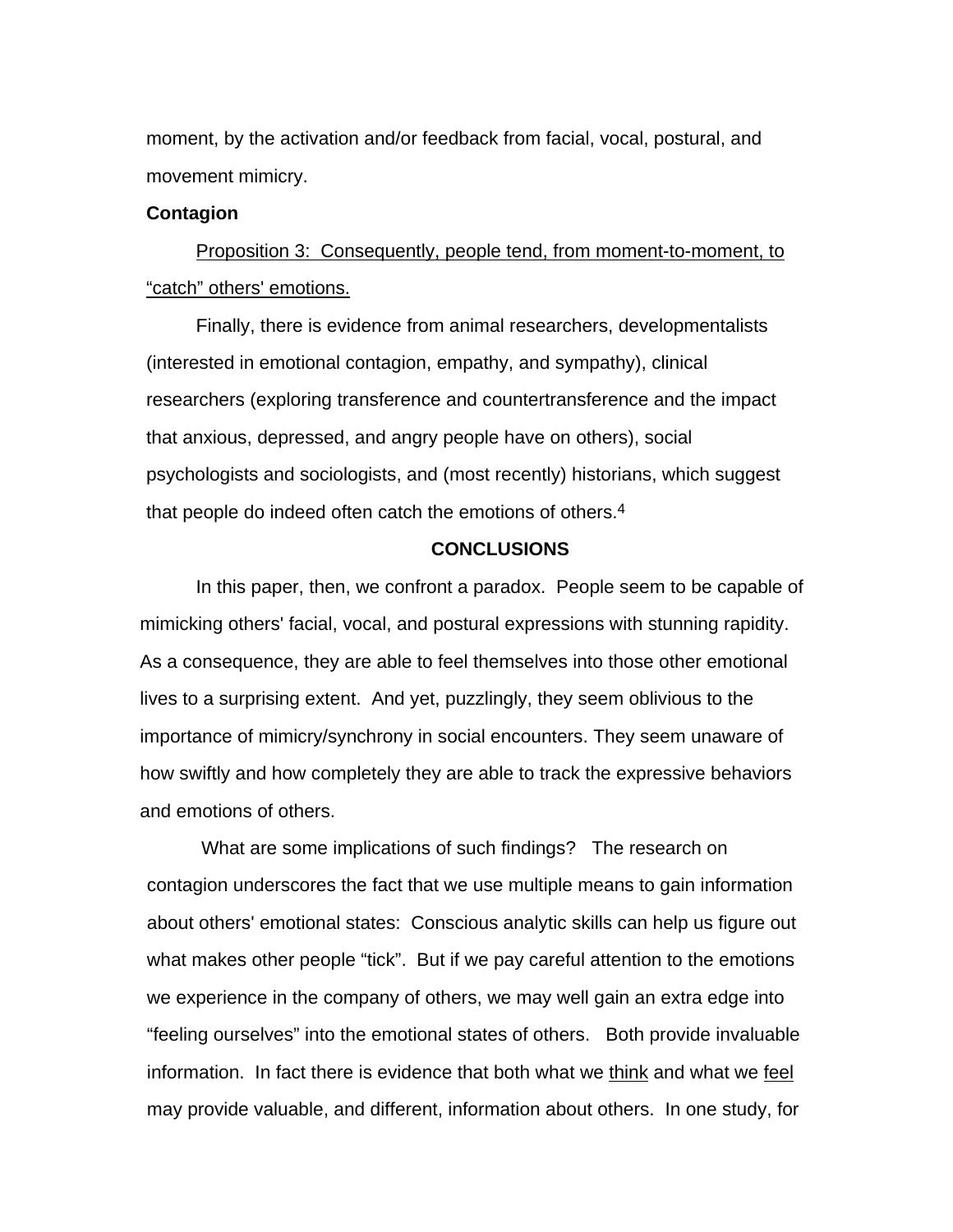example, Hatfield and her colleagues<sup>2</sup> found that people's conscious assessments of what others "must be" feeling were heavily influenced by what the others said. People's own emotions, however, were more influenced by the others' non-verbal clues as to what they were really feeling.

 Awareness of the existence of emotional contagion the associated phenomenon of emotional decoding may prove useful in understanding and perhaps advancing various areas of interpersonal communication--between lovers, between teachers and students, parents and children, therapists (or doctors or lawyers) and clients, between labor or international negotiators, between heads of state. They may better help us understand group behaviors which have shaped history, whether they be Hitler fanning hatred to his listeners, Martin King spreading a message of love, or the ways in which crowds behave. And they may even tell us something about the awesome contemporary power of celebrityhood and of the mass media as these agencies of large-scale emotional and cognitive contagion continue to expand their capacities to define reality for billions of people.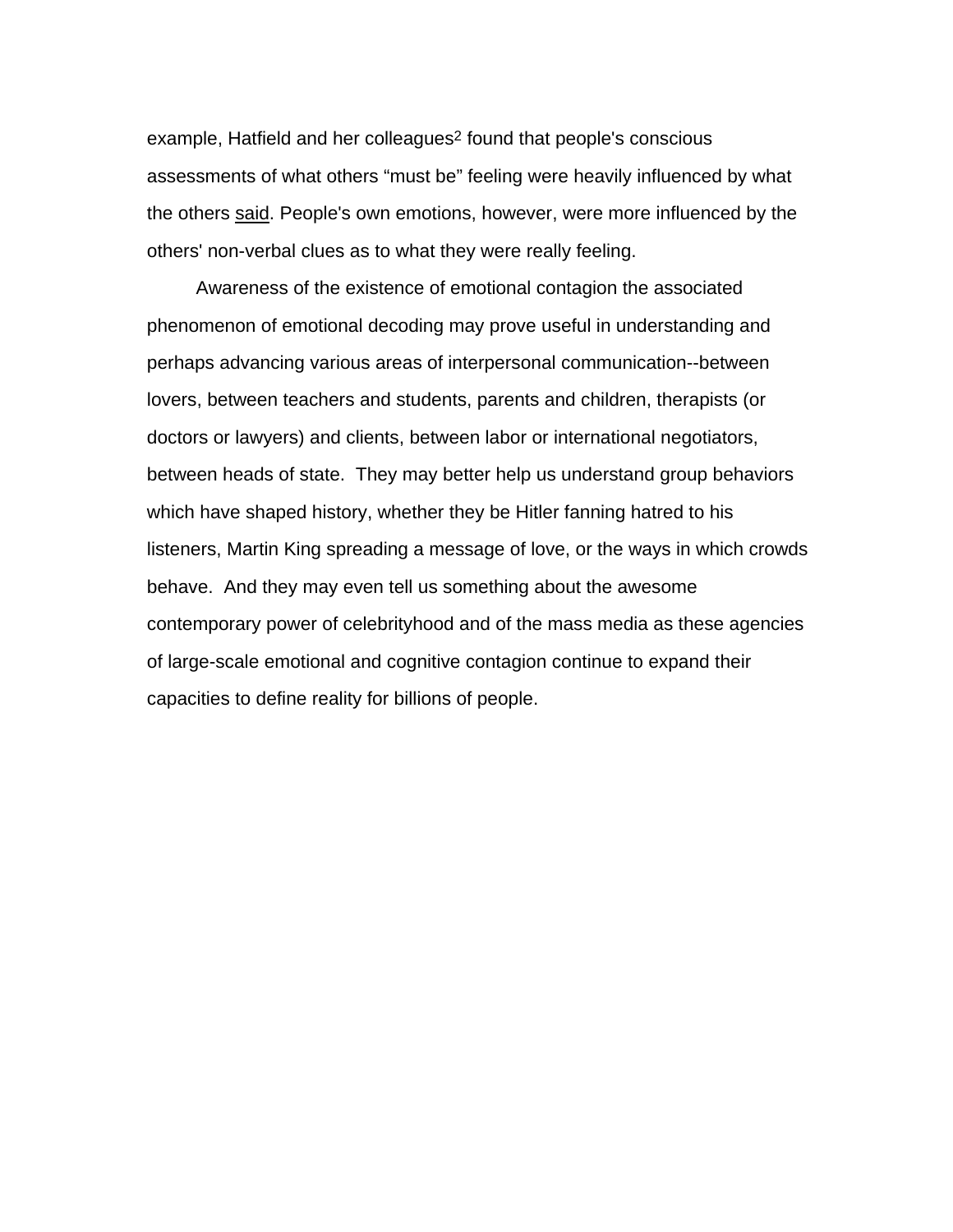## **NOTES**

1. V. Gornick. Fierce Attachments (Simon & Schuster, New York, 1987).

2. K.W. Fischer, P.R. Shaver, and P. Carnochan, How emotions develop and how they organize development, Cognition and Emotion, 4, 8l-l27 (1990); N.L. Stein and K. Oatley. Special issue: Basic emotions, Cognition and Emotion, 6, 161-319 (1992).

3. N. Eisenberg and J. Strayer. Empathy and Its Development. (Cambridge University Press, Cambridge, England, 1987).

4. E. Hatfield, J.T. Cacioppo, and R.L. Rapson, Primitive emotional contagion, Emotions and Social Behavior: Review of Personality and Social Psychology, 14, 151-177. M. S. Clark, Ed. (Sage, Newbury Park, 1992).

5. A. Smith. The Theory of Moral Sentiments (Clarendon Press, Oxford England, 1759/1976).

6. E. Hatfield, J.T. Cacioppo, and R.L. Rapson, Emotional Contagion (Cambridge University Press, Cambridge, England, 1993).

7. C. Darwin, The Expression of the Emotions in Man and Animals, (University of Chicago Press, Chicago, l872/l965).

8. P.K. Adelmann & R. Zajonc. Facial efference and the experience of emotion, Annual Review of Psychology, 40, 249-280 (1989) or D. Matsumoto, The role of facial response in the experience of emotion: More methodological problems and a meta-analysis, Journal of Personality and Social Psychology, 52, 769-774 (1987).

9. J.D. Laird and C. Bresler, The process of emotional feeling: A self-perception theory, in Emotion: Review of Personality and Social Psychology, 13, 213-234. M. Clark, Ed., (Sage, Newbury Park, l992).

10. P. Ekman, R.W. Levenson, & W.V. Friesen. Autonomic nervous system activity distinguishes among emotions, Science, 221, 1208-1210 (1983).

11. K. Scherer, Methods of research on vocal communication: paradigms and parameters. In K.R. Scherer & P. Ekman (Eds.), Handbook of Methods in Nonverbal Behavior Research (pp. 136-198). (Cambridge University Press, New York, 1982).